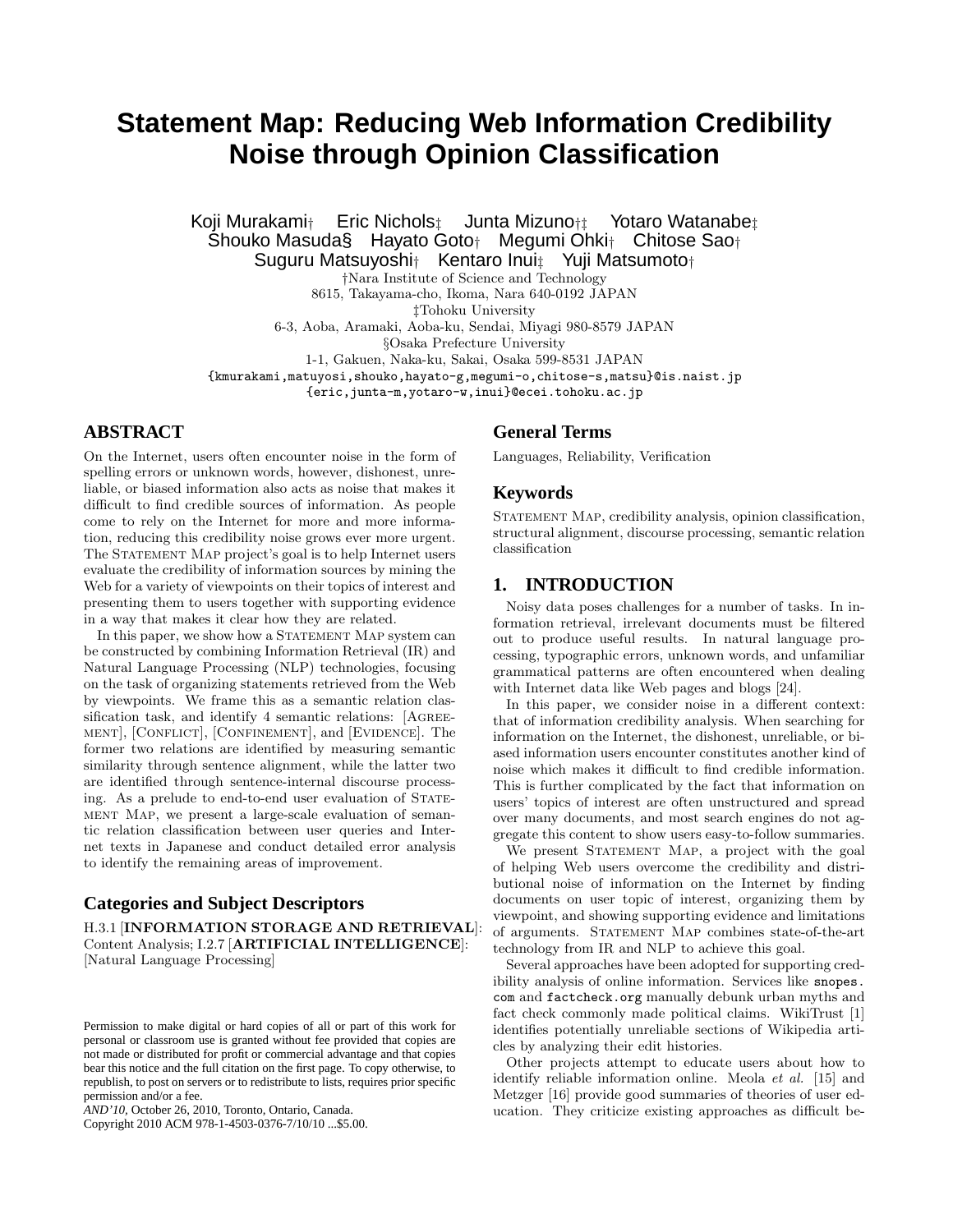

#### Figure 1: Overview of the STATEMENT MAP system

cause users often lack the ability or motivation to properly fact-check sources. Instead, they advocate for critical thinking, arguing that users should identify the information most in need of credibility analysis and compare with multiple references, giving the greatest weight to sources that have undergone peer or editorial review.

We agree that critical thinking is essential to evaluating the credibility of information on the Web. Rather than telling users what information to trust, our goal is to make it easier for them to compare the evidence for each viewpoint on a topic of interest by applying natural language processing and information retrieval technology to automatically gather and summarize relevant sentences, organize their opinions on a topic into the different viewpoints, and show users the evidence supporting each one.

Our project is closest in spirit to Dispute Finder [4] - an extension to the Firefox Web browser, which informs a user when a web page makes a claim that is in its database of known disputes - except that we focus on aggregating information on topics of user interest rather than identifying disputes in claims found during passive Web browsing.

The rest of this paper is organized as follows. In Section 2, we outline the STATEMENT MAP project and its goals. In Section 3, we introduce a set of cross-sentential semantic relations for use in the opinion classification needed to support information credibility analysis on the Web. In Section 4, we discuss related work in the field of Natural Language Processing. In Section 5, we describe how STATEMENT MAPs are generated through relevant passage retrieval from Internet texts, structural alignment, discourse processing, and semantic relation classification. In Section 6, we evaluate our system in a semantic relation classification task. In Section 7, we discuss our findings and conduct error analysis. Finally, we conclude the paper in Section 8.

# **2. STATEMENT MAP**

The goal of the STATEMENT MAP project is to assist Internet users with evaluating the credibility of online information by presenting them with a comprehensive survey of opinions on a topic by applying deep NLP technology, such as semantic analysis to show how they relate to each other. However, because real text on the Web is often complex in nature, we target a simpler and more fundamental unit of meaning which we call the *statement*. To summarize opinions for STATEMENT MAP users, we first convert all sentences into statements and, then, organize them into groups of agreeing and conflicting opinions that show the support and limitations for each group.

Figure 1 shows the results of a similar query "Do vaccines cause autism?" would produce with STATEMENT MAP. The group in the upper-left is labeled [Focus], and it contains statements that are closest to the user's query. In this case these are opinions that support a causal link between vaccines and autism. An example is the claim "Mercury-based vaccine preservatives actually have caused autism."

The group in the upper-right is labeled [CONFLICT], and it contains statements that are in opposition to the statements of focus. This includes the counter-claim "There is no valid scientific evidence that vaccines cause autism."

The blue bi-directional arrows connecting the [Focus], [CONFLICT], and [CONFINEMENT] groups help that opposition in opinion stand out to the user. It is clear they are strongly opposing opinions. The groups labeled [EVIDENCE] at the bottom of the figure contain supporting evidence for the [FOCUS], [CONFLICT], and [CONFINEMENT] statements. They are linked by gray mono-directional arrows.

When the concerned user in our example looks at this STATEMENT MAP, he or she will see that some opinions support the query "Do vaccines cause autism?" while other opinions do not, but it will also show what support there is for each of these viewpoints. In this way STATEMENT MAP helps user come to an informed conclusion.

In [20], we discussed the importance of information credibility evaluation on the Web and proposed the development of a Statement Map system. In this paper, we show how STATEMENT MAPs can be automatically generated by combining information retrieval, linguistic analysis, alignment, and classification tasks, and we present a proof-of-concept Japanese prototype system. Our system is able to detect the semantic relations that are important to STATEMENT Map by leveraging sophisticated syntactic and semantic information, such as extended modality, to conduct accurate local structural alignment that acts as a basis for semantic relation detection.

## **3. SEMANTIC RELATIONS**

In this section, we define the semantic relations that we will classify in Japanese Internet texts. Our goal is to define semantic relations that are applicable over both fact and opinions, making them more appropriate for handling Internet texts. See Table 1 for real examples.

[AGREEMENT] A bi-directional relation where statements have equivalent semantic content on a shared theme. Here we use theme in a narrow sense to mean that the semantic contents of both statements are relevant to each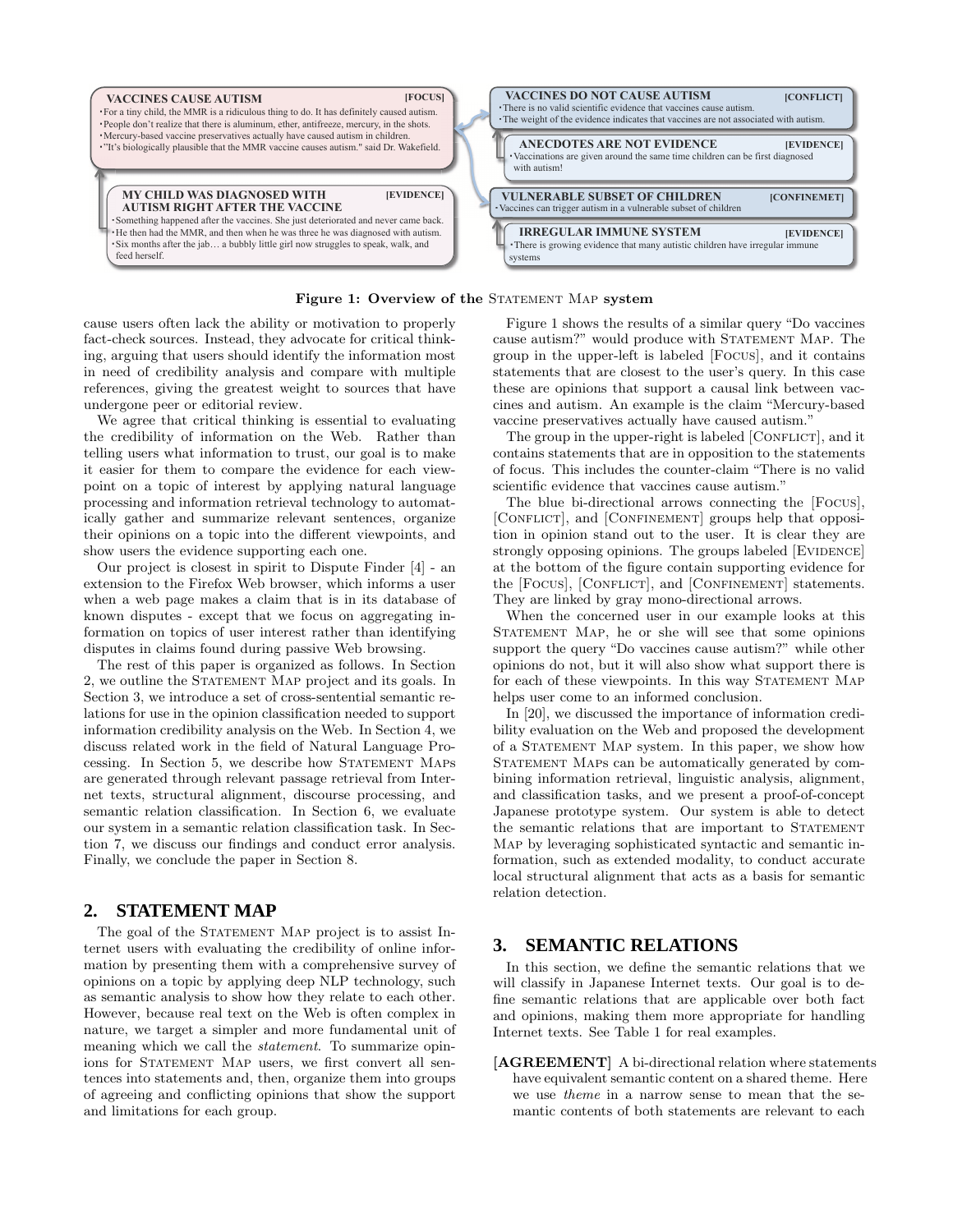| Query                                                  | Matching sentences                                                                                                                             | Output                     |
|--------------------------------------------------------|------------------------------------------------------------------------------------------------------------------------------------------------|----------------------------|
| キシリトールは虫歯予防に効果<br>がある                                  | キシリトールの含まれている量が多いほどむし歯予防の効果は高いようです<br>The cavity-prevention effects are greater the more Xylitol is included.<br>キシリトールがお口の健康維持や虫歯予防にも効果を発揮します | 限定<br>[CONFINEMENT].<br>同意 |
| Xylitol is effective at<br>preventing cavities.        | Xylitol shows effectiveness at maintaining good oral hygiene and prevent-<br>ing cavities.                                                     | [AGREEMENT]                |
|                                                        | キシリトールの虫歯抑制効果についてはいろいろな意見がありますが実際は効<br>果があるわけではありません                                                                                           | 対立                         |
|                                                        | There are many opinions about the cavity-prevention effectiveness of Xyl-<br>itol, but it is not really effective.                             | [CONFLICT]                 |
|                                                        | 弱アルカリ性のアルカリイオン還元水があなたと家族の健康を支えます                                                                                                               | 同意                         |
| 還元水は健康に良い                                              | Reduced water, which has weak alkaline ions, supports the health of you                                                                        | [AGREEMENT]                |
|                                                        | and your family.<br>還元水は活性酸素を除去すると言われ健康を維持してくれる働きをもたらす<br>Reduced water is said to remove active oxygen from the body, making it               | 同意<br>[AGREEMENT]          |
| Reduced water is good for<br>the health.               | effective at promoting good health.                                                                                                            |                            |
|                                                        | 美味しくても酸化させる水は健康には役立ちません                                                                                                                        | 対立                         |
|                                                        | Even if oxidized water tastes good, it does not help one's health.                                                                             | [CONFLICT]                 |
| イソフラボンは健康維持に効果<br>がある                                  | 大豆イソフラボンをサプリメントで過剰摂取すると健康維持には負の影響を与<br>える結果となります                                                                                               | 限定                         |
| Isoflavone is effective at<br>maintaining good health. | Taking too much soy is of a supplement will have a negative effect<br>on one's health                                                          | CONFINEMENT                |

Table 1: Example semantic relation classification.

other. The following is an example of [Agreement] on the theme of bio-ethanol environmental impact.

- (1) a. Bio-ethanol is good for the environment.
	- b. Bio-ethanol is a high-quality fuel, and it has the power to deal with the environment problems that we are facing.

Once relevance has been established, [AGREEMENT] can range from strict logical entailment or identical polarity of opinions. Here is an example of two statements that share a broad theme, but that are not classified as [Agreement] because preventing cavities and tooth calcification are not intuitively relevant.

- (2) a. Xylitol is effective at preventing cavities. b. Xylitol advances tooth calcification.
- [CONFLICT] A bi-directional relation where statements have negative or contradicting semantic content on a shared theme. This can range from strict logical contradiction to opposite polarity of opinions. The next pair is a [CONFLICT] example.
	- (3) a. Bio-ethanol is good for our earth.
		- b. There is a fact that bio-ethanol further the destruction of the environment.
- [CONFINEMENT] A uni-directional relation where one statement provides more specific information about the other or quantifies the situations in which it applies. The pair below is an example, in which one statement gives a condition under which the other can be true.
	- (4) a. Steroids have side-effects.
		- b. There is almost no need to worry about side-effects when steroids are used for local treatment.
- [EVIDENCE] A uni-directional relation where one statement provides justification or supporting evidence for the other. Both statements can be either facts or opinions. The following is a typical example:
	- (5) a. I believe that applying the technology of cloning must be controlled by law.
		- b. There is a need to regulate cloning, because it can be open to abuse.

The statement containing the evidence consists of two parts: one part has a [AGREEMENT] or [CONFLICT] with the other *statement*, the other part provides support or justification for it.

## **4. RELATED WORK**

Identifying logical relations between texts is the focus of Recognizing Textual Entailment, the task of deciding whether the meaning of one text is entailed from another text. A major task in the RTE Challenge (Recognizing Textual Entailment Challenge) is classifying the semantic relation between a Text  $(T)$  and a Hypothesis  $(H)$  into [ENTAILMENT], [CONtradiction], or [Unknown].

The RTE Challenge has successfully employed a variety of techniques in order to recognize instances of textual entailment [12, 7, 26]. These approaches have shown great promise for current RTE corpora, but, as de Marneffe et al. [3] found in their RTE experiments with Web data, real world data is more difficult to classify. Broader semantic relations that can handle both facts and opinions are needed.

Cross-document Structure Theory (CST), developed by Radev [23], is another approach to recognizing semantic relations between sentences. CST is an expanded rhetorical structure analysis based on Rhetorical Structure Theory (RST: [29]), and it attempts to describe the semantic relations between two or more sentences from different source documents that are related to the same topic, as well as those that come from a single source document. A corpus of cross-document sentences annotated with CST relations has also been constructed (The CSTBank Corpus: [22]). CSTBank is organized into clusters of topically-related articles. There are 18 kinds of semantic relations in this corpus, not limited to [EQUIVALENCE] or [CONTRADICTION], but also including [JUDGEMENT] and [REFINEMENT]. Etoh et al. [5] constructed a Japanese Cross-document Relation Corpus and redefined 14 kinds of semantic relations.

Zhang and Radev [30] attempted to classify CST relations between sentence pairs extracted from topically related documents. However, they used a vector space model and tried multi-class classification. The results were not satisfactory.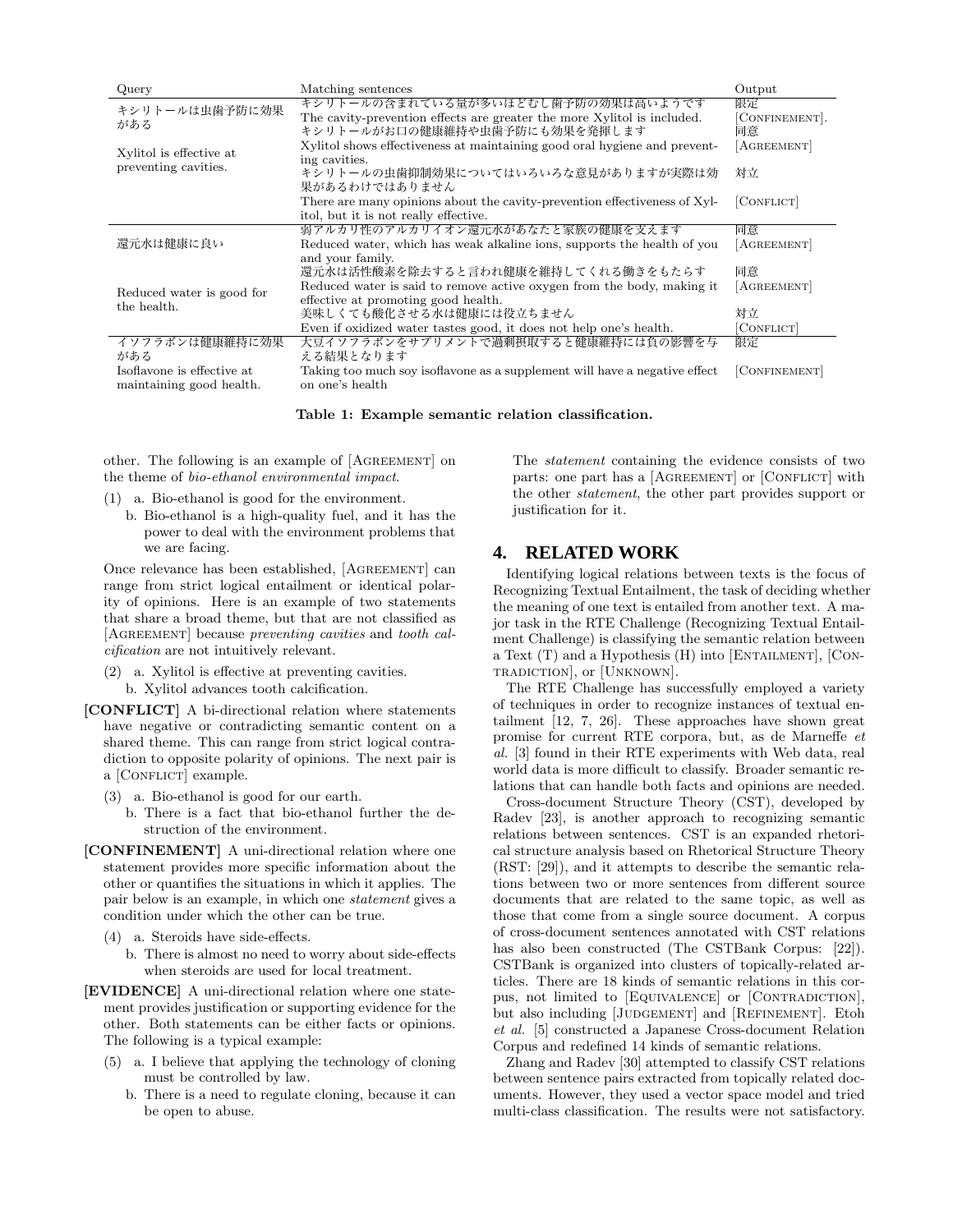

Figure 2: An overview of STATEMENT MAP generation

This observation may indicate that the recognition methods for each relation should be developed separately. Miyabe et al. [17] attempted to recognize relations that were defined in a Japanese cross-document relation corpus [5]. However, their target relations were limited to [Equivalence] and [Transition]; other relations were not targeted. We also target [CONFINEMENT] and [EVIDENCE] because their recognition is indispensable to STATEMENT MAP.

Subjective statements, such as opinions, have recently been the focus of much NLP research including review analysis, opinion extraction, opinion question answering, and sentiment analysis. In the corpus constructed in the Multi-Perspective Question Answering (MPQA) Project [28], individual expressions are tagged that correspond to explicit mentions of private states, speech event, and expressive subjective elements.

Our task differs from opinion mining and sentiment analysis in two respects. First, the semantic relations we identify between statements are broader than the positive/negative classes used in sentiment analysis. Second, it is often not possible to determine if a statement on the Internet is a fact or an opinion. Consider the query "Xylitol is effective at preventing cavities." in Table 1. What ultimately determines whether it should be trusted or not is the quantity and quality of evidence in its favor. Our semantic relations are designed to take this ambiguity between facts and opinions into account.

## **5. STATEMENT MAP GENERATION**

In order to generate STATEMENT MAPs, we need to identify [AGREEMENT], [CONFLICT], [CONFINEMENT], and [EV-IDENCE] semantic relations between *statements* from multiple documents or user queries. Because identification of [AGREEMENT] and [CONFLICT] is a problem of measuring semantic similarity between two statements, it can be cast as a sentence alignment problem and solved using an RTE framework. The two statements need not share a source.

However, the identification of [CONFINEMENT] and [EVI-DENCE] relations differs because they are fundamentally discourse relations that depend on contextual information in the sentence. For example, conditional statements or specific discourse markers like "because" act as important cues for their identification. Thus, to identify these two relations across documents, we must first identify [Agreement] or [CONFLICT] between *statements* in different documents, then determine if there is a  $[CONFINEMENT]$  or  $[EVIDENCE]$  relation in one of the statements, and finally infer the applicability of the detected relation to a user's query or a statement from another document. In the discourse processing stage, we detect these relations within the Internet texts, then in the semantic relation classification stage, we determine if the relations apply to the user query as well.

Our STATEMENT MAP generation approach is as follows:

- 1. Passage retrieval
- 2. Linguistic analysis
- 3. Structural alignment
- 4. Relevance estimation
- 5. Discourse processing
- 6. Semantic relation classification

This approach bears some similarity to RTE system of MacCartney et al. [12]. In particular, Steps 2-4 echo their dependency-based annotate, align, and classify approach. Our primary differences are that we handle a broader set of semantic relations than in RTE, our system makes use dependency parses in every stage of analysis instead of just during alignment, and we incorporate more detailed linguistic information including predicate-argument structures, extended modality, and discourse cues.

#### **5.1 Passage Retrieval**

In order to generate STATEMENT MAPs, we need documents that are relevant to a user's query and contain a variety of opinions. Because identifying semantic relations between complex sentences is difficult, our end goal is to extract statements, sub-sentential units of text that effectively summarize opinions, directly from text on the Web. However, as a starting point, we extract sentences from Web text instead using the system proposed by Nagai et. al [21].

### **5.2 Linguistic Analysis**

In order to identify semantic relations between the user Query (Q) and the sentence extracted from Web Text (T), we first conduct syntactic and semantic linguistic analysis to provide a basis for alignment and relation classification.

For syntactic analysis, we use the Japanese dependency parser CaboCha [10] and the predicate-argument structure analyzer ChaPAS [27]. CaboCha splits the Japanese text into phrase-like units called chunks and represents syntactic dependencies between the chunks as edges in a graph. ChaPAS identifies predicate-argument structures in the dependency graph produced by CaboCha.

We also conduct extended modality analysis using the resources provided by Matsuyoshi et al. [13], focusing on source, time, modality and polarity because such information provides important clues for the recognition of semantic relations between statements.

#### **5.3 Structural Alignment**

In this section, we describe our approach to structural alignment. Structural alignment consists of the two phases: (i) lexical alignment, and (ii) structural alignment. Structural alignment is described in more detail in [18].

#### *5.3.1 Lexical Alignment*

First, we conduct lexical alignment at the chunk level. When the content words in corresponding chunks are identical or semantically similar then they are aligned. We use the following resources to determine semantic similarity.

Ontologies We use the Japanese WordNet [2] and Sumida et al.'s [25] to check for hypernymy and synonymy between words. E.g. <効果 kouka "good effect" - 作用 sayou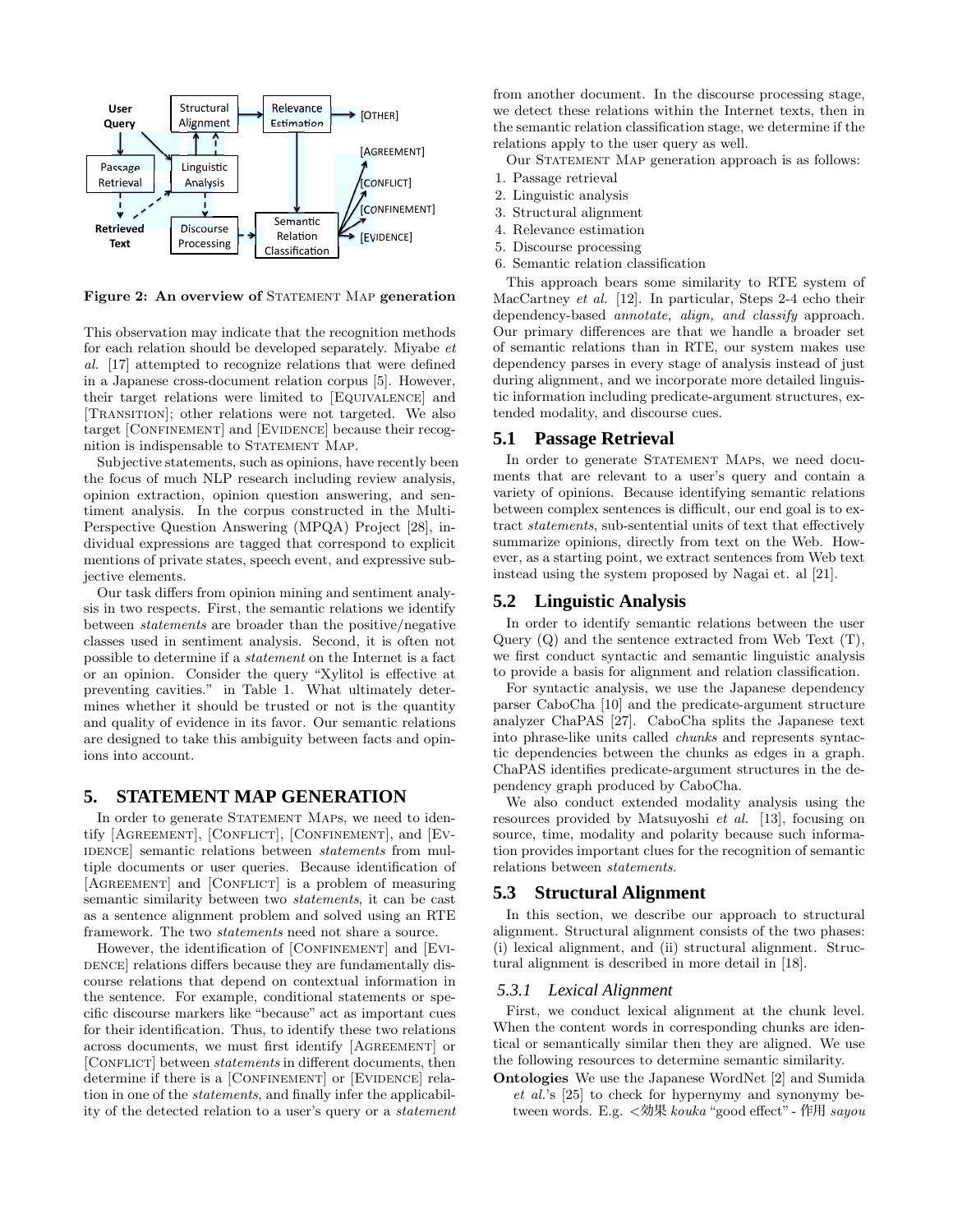

Figure 3: An example of structural alignment

"effect"> and <イソフラボン isofurabon "Isoflavone" - 健 康食品 kenkou-shouhin "health food">

Predicate databases To determine if two predicates are semantically related, we consult a database of predicate relations [14] and a database of predicate entailments [6] using the predicates' default case frames. E.g. <維持す る iji-suru "to preserve" - 守る mamoru "to maintain"> and <予防する yobou-suru "to prevent" - 気をつける kiwo-tsukeru "to be careful">

#### *5.3.2 Structural Alignment*

In the structural alignment stage, we align pairs of syntactically dependent chunks by determining if the words aligned during lexical alignment correspond semantically. Because lexical alignments can occur even when the words are not in syntactically and semantically corresponding portions of the Query and Text, conducting structural alignment prevents these erroneous lexical alignments from interfering with semantic classification.

For example, in Figure 3, the Query pair <還元水は kan $gensu-ha$  "Reduced water"  $\rightarrow$  守る mamoru "maintains"> and the Text pair <還元水を kangensui-wo "Reduced water"  $\rightarrow$  維持する iji-suru "preserves"> are structurally aligned because they are both semantically means-of relations. Similarly, <健康を kenkou-wo "good health"  $\rightarrow$  守る mamoru "maintains"> and <健康を kenkou-wo "good health"  $\rightarrow$  維持 する iji-suru "preserves"> are also structurally aligned.

We treat structural alignment as a binary classification problem and train a Support Vector Machine (SVM) model<sup>1</sup> to decide if a pair of lexically-aligned chunks are structurally aligned. We use various features to train the model. The majority of them are related to sentence structures. Some of the main features are as follows.

- the distance in edges in the dependency graph between parent and child for both sentences
- the distance in chunks between parent and child in both sentences
- binary features indicating whether each chunk is a predicate or argument according to ChaPAS
- the parts-of-speech of the first, last, and syntactic head words in each chunk
- the lexical alignment score of each chunk pair
- the polarity of each words as determined using the resources from [9, 8]

## **5.4 Relevance Estimation**

Murakami et al. [19] found that a cascaded model which first identified and excluded semantically irrelevant state-

ment pairs before classifying the remaining pairs outperformed a model that identified semantically irrelevant pairs as part of a multi-class classification task.

We benefit from this finding by including a relevance estimation stage in our semantic relation identification system. The goal of relevance estimation is to eliminate Query-Text pairs that are unlikely to be semantically related, and identify if related pairs are more likely to be [Agreement] or [CONFLICT]. The resulting semantic relations are passed to the semantic relation classification stage for final classification taking the discourse processing results into account.

Relevance estimation is framed as a three-class classification problem and solved with an SVM model. We draw on a combination of lexical, syntactic, and semantic information including the syntactic alignments from the previous section to implement the following features.

- alignments Binary functions representing lexical alignent of word pairs and structural alignment of Query-Text node pairs. Another feature contains a likelihood score for each alignment.
- modality This feature encodes the composite polarity of a node, which is calculated as the product of its predicate and argument polarities. Modalities that do not represent opinions (e.g. imperative, permissive or interrogative) often indicate [OTHER] relations.
- antonym This binary feature, indicating if a pair of words are antonyms, helps identify [CONFLICT] relations.
- negation This binary feature indicates if a pair of words have identical *actuality* (a composite of lexical and syntactic negation) values. This value is determined using the database in [13]. Mismatching *actuality* values often indicate an [OTHER] relation.

#### **5.5 Discourse Processing**

We perform discourse processing to detect discourse markers which identify [CONFINEMENT] and [EVIDENCE] relations. Discourse processing returns a list of chunk and the cues which identify a discourse relation. This information is used in the Semantic Relation Classification stage to determine if a discourse relation discovered in the Text is applicable to the Query.

#### *5.5.1 Confinement Detection*

As cues for [CONFINEMENT] detection, we search for degree adverbs (e.g. few and some), partial negations (e.g. not all) within the alignment area and for conditional expressions (e.g.  $\sim \mathcal{K}$  ba "if  $\sim$ ") in the syntactic dependencies of the alignment areas.

Consider the following example. We identify the degree adverb, limited (effects) and the conditional statement, if not taken after every meal as cues for  $[CONFINEMENT]$ .

(6) T キシリトールは毎食後に摂らないと、虫歯予防の 効果 は少ない

> If not taken after every meal, Xylitol has limited cavity prevention effects.

## *5.5.2 Evidence Detection*

We focus on detection of Japanese evidence relations containing one of the following explicit discourse markers: か ら kara "since", ので node "so", or ため tame "because". We

 $1$ TinySVM http://chasen.org/~taku/software/TinySVM/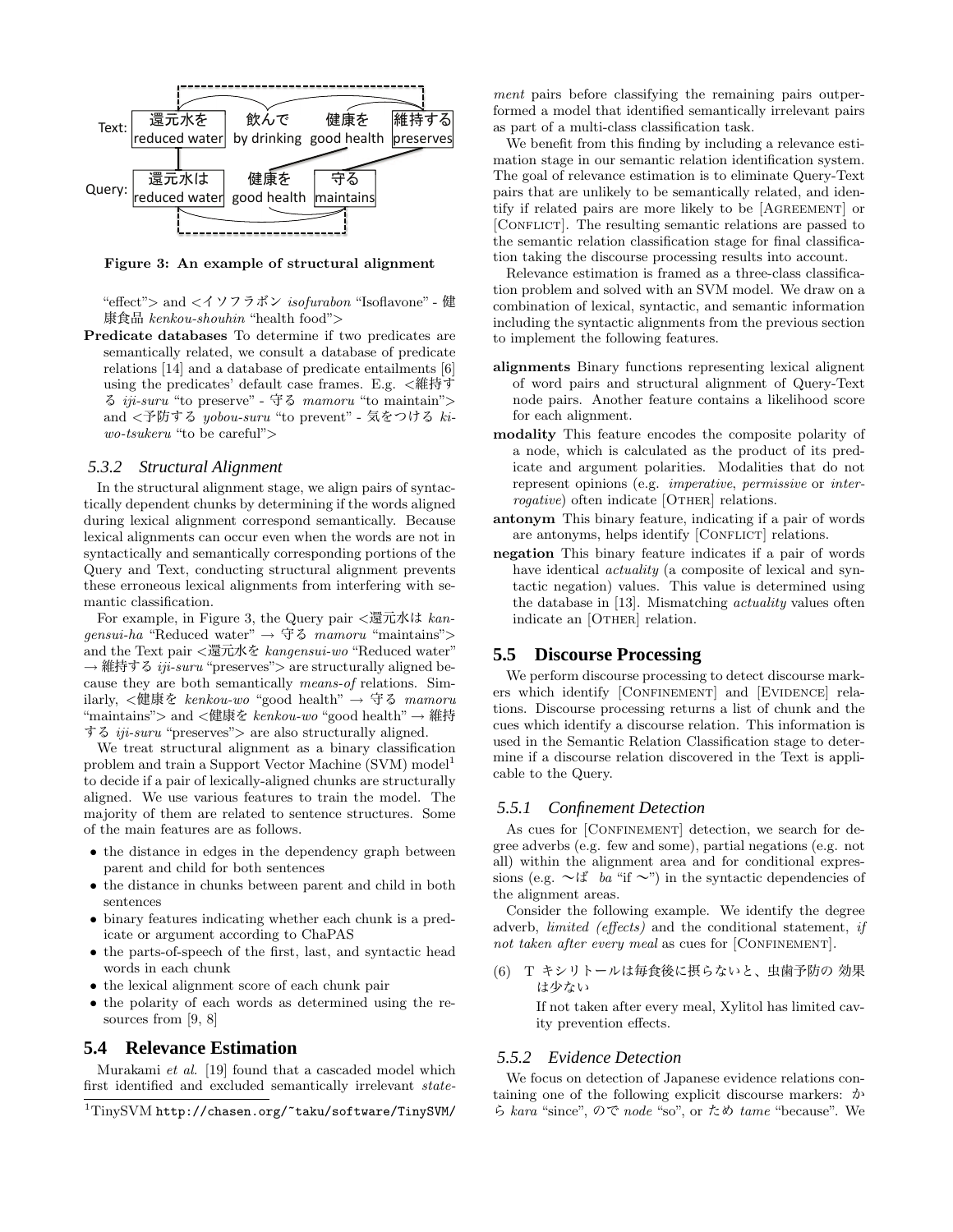| Relation   | Precision                                      | Recall | <b>F-Score</b> |
|------------|------------------------------------------------|--------|----------------|
| AGREEMENT  | $0.55(125/227)$ $0.46(125/272)$                |        | 0.50           |
| [CONFLICT] | $0.54(114/209)$ $0.66(114/174)$                |        | 0.59           |
|            | [CONFINEMENT] $0.65(102/158)$ 0.48 $(102/213)$ |        | 0.55           |
| [EVIDENCE] | $0.66$ $(21/32)$ $0.33$ $(21/64)$              |        | 0.42           |
| Total      | $0.58(362/626)$ $0.50(362/723)$                |        | 0.54           |

Table 2: Semantic relation classification results

identify the chunk containing the discourse marker<sup>2</sup> as the evidence and the parent chunk of the discourse marker as the statement being supported. Detecting implicit [EVIDENCE] relations is important but remains an area of future work.

In the example below, we identify the discourse marker, because, linking the chunks cannot metabolize and effective at preventing cavities.

(7) T 虫歯の原因であるミュータンス菌がキシリトールを代 謝できないため虫歯予防に効果的です

> Xylitol is effective at preventing cavities because the cavity-causing bacteria streptococcus mutans cannot metabolize it.

## **5.6 Semantic Relation Classification**

In this stage of processing, we combine the results of Relevance Estimation and Discourse Processing to classify semantic relations into one of the categories: [AGREEMENT], [CONFLICT], [CONFINEMENT], or [EVIDENCE].

Because relevance estimation has preliminarily classified each relation as either [AGREEMENT] or [CONFLICT], the primary task of semantic relation classification is to determine if those relations should be replaced with either [CONFINE-MENT or [EVIDENCE]. Our basic strategy is as follows:

- 1. Identify a [AGREEMENT] or [CONFLICT] relation between the Query and Text (Relevance Estimation)
- 2. Search the Text sentence and its surrounding context for cues that identify [CONFINEMENT] or [EVIDENCE] relations (Discourse Processing)
- 3. Infer the applicability of the [CONFINEMENT] or [EVI-DENCE] relations in the Text to the Query
- 4. Combine Steps 1-3 to produce the final classification

Steps 1 and 2 are performed by their respective stages. To infer the applicability of discourse relations in Step 3, we judge there to be a discourse relation when the discourse cues identified fall within the portion of the Text that is aligned to the Query in the structural alignment output.

# **6. EVALUATION**

#### **6.1 Data**

We constructed a corpus of sample Japanese user queries and Internet text pairs training and evaluation data for semantic relation classification. Each *query-text* pair was annotated with one of the following semantic relations: [Agreement], [Conflict], [Confinement], [Evidence], and [Other]. [EVIDENCE] relations were tagged only for *text* sentences containing one of the explicit discourse markers given in Section 5.5.2. The sentence pairs were manually annotated with both the correct semantic relation and correct structural alignments. Annotations were checked by two native

|               |     |     |     |     | Confl. Agree. Confin. Other Total (Corr) |
|---------------|-----|-----|-----|-----|------------------------------------------|
| [CONFLICT]    | 114 | 14  | 24  | 22  | 174                                      |
| [AGREEMENT]   | 16  | 125 | 13  | 118 | 272                                      |
| [CONFINEMENT] | 57  | 14  | 102 | 40  | 213                                      |
| [OTHER]       | 22  | 74  | 19  | 533 | 648                                      |
| Total(System) | 209 | 227 | 158 | 713 | 1.307                                    |

Table 3: Confusion matrix for semantic relations

speakers of Japanese, and any sentence pair where annotation agreement is not reached is discarded. All data, including gold standard structural alignments, will be made public at a future date.

#### **6.2 Experiment**

In this section, we present empirical evaluation the performance of our system classifying semantic relations into one of four classes: [AGREEMENT], [CONFLICT], and [CONFINE- $MENT$ , and [EVIDENCE].<sup>3</sup>

For this experiment, we first identify semantic relevance by using SVMs to classify semantic relations into one of three classes: [AGREEMENT], [CONFLICT], or [OTHER] as described in Section 5.6, and then identifying  $[CONFINEMENT]$ and [EVIDENCE] relations among [AGREEMENT] and [CON-FLICT candidates in a separate step based on the results of discourse processing as described in Section 5.5.

As data we use 1,307 sentence pairs from the corpus we constructed in Section 6.1. We present three evaluation measures, namely precision, recall, and f-score. We performed five-fold cross validation, training the structural alignment and relevance estimation modules on 80% of the dataset and evaluating on the held out 20%.

Table 2 shows our experimental results on the dataset described in previous section. Our system achieves moderate precision and recall for each semantic relation. The precision of [AGREEMENT], [CONFINEMENT], and [EVIDENCE] is higher than the recall, suggesting that the structural alignment and discourse processing are able to recognize the information necessary to classify those relations correctly. Examples of successfully recognized relations are given in Table 1.

## **7. DISCUSSION AND ERROR ANALYSIS**

We constructed a prototype Japanese semantic relation classification system by combining the components described in the previous section. While the system developed is not domain-specific and capable of accepting queries on any topic, we evaluate its semantic relation classification on several user queries that are representative of our training data.

Analysis of the experimental results confirmed that semantic relation classification can perform well for real Web data. While de Marneffe [3] et al. reported that identifying [CONTRADICTION] in real sentences in Web data was quite difficult, we have achieved moderate performance on [Con-FLICT which includes RTE-style [CONTRADICTION].

Figure 4 shows a snapshot of the semantic relation classification system and the various semantic relations it recognized for each query. In the next example, recognized as [CONFINEMENT], our system correctly identified negation and analyzed the description "Xylitol alone can not completely" as playing a role of requirement.

 $2$ In the case of *tame*, because it is usually isolated in its own chunk, we identify the chunk immediately preceding it.

<sup>3</sup>Although our system also classifies semantic relations as [OTHER], evaluation is omitted because it does not directly contribute to the goal of information credibility analysis.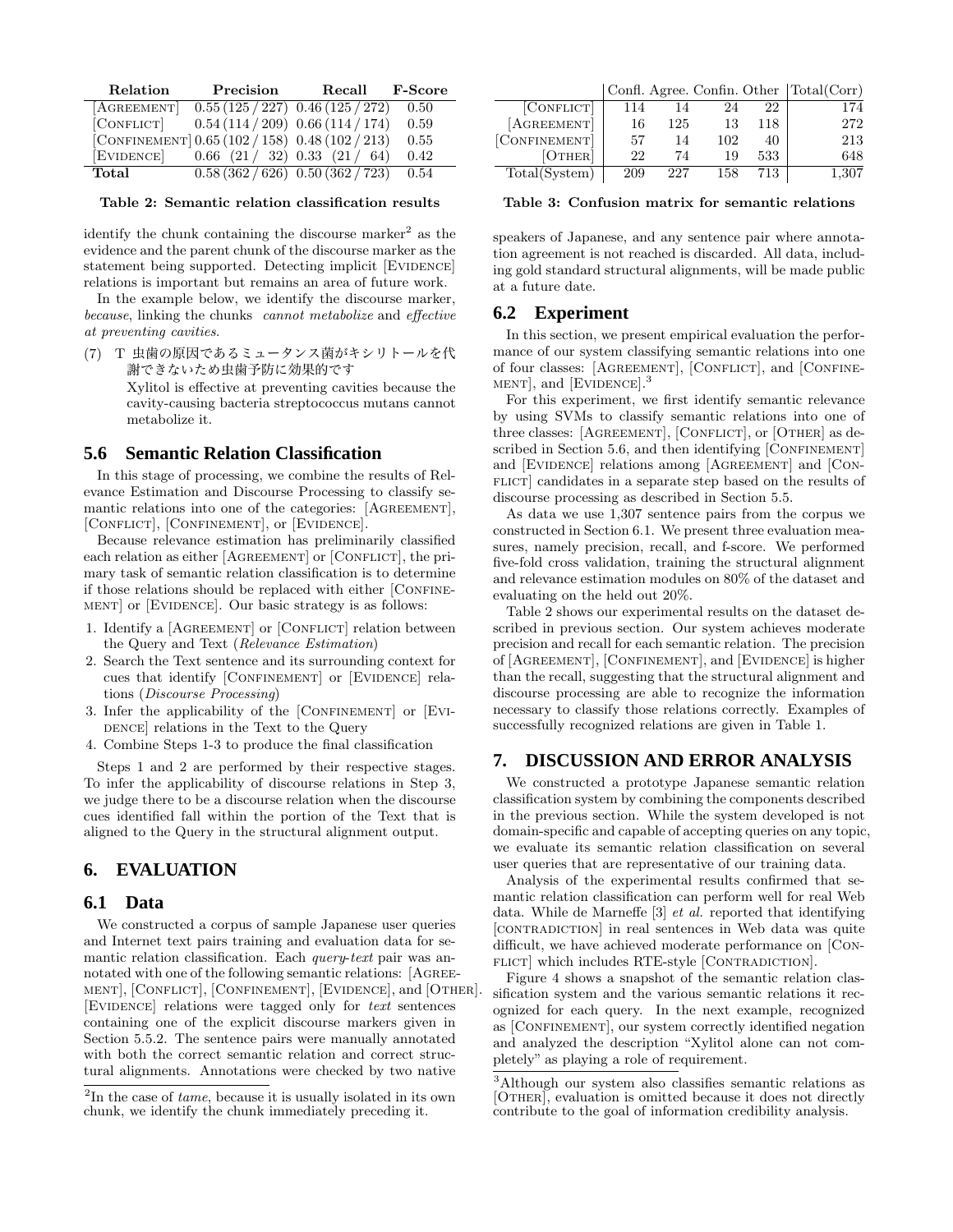

Figure 4: Alignment and classification example for the query "Xylitol is effective at preventing cavities."

(8) Q キシリトールは虫歯予防に効果的だ

(Xylitol is effective at preventing cavities.)

T キシリトールだけでは完全な予防は出来ません

(Xylitol alone can not completely prevent cavities.) Our system correctly identifies [Agreement] relations in

other examples about reduced water in Table 1 by structurally aligning phrases like "promoting good health" and "supports the health" to "good for the health."

However, there are still various examples which the system cannot recognized correctly. The confusion matrix shown in Table 3 reveals problems in our system. The most common mistaken classifications are those where the correct answer is [AGREEMENT] but the system classify as [OTHER].

Compared to gold-standard labeled structural alignments, 110 of the 118 examples do not have enough alignment information to be classified correctly. In our estimation, the performance of the alignment is crucial, because statement pairs with few alignments are likely to be considered [OTHER].

The following misclassified example is telling: two alignments between the Query and Text are correctly identified, however, they are making opposite claims. In order to correctly classify examples with multiple alignment points, we need to determine the communicative goal of the Text.

- (9) Q ステロイドは副作用がある
	- (Steroids have side-effects) T ステロイド剤は、長期使用した場合に副作用が問題と なってきますが、炎症を止める薬としては大変効果が高 く、ある程度の期間なら副作用はほとんど出ません (Steroids have side-effect in long-term use, however

they significantly prevent inflammation, and they have few side-affects in short-term use.)

The confusions between [AGREEMENT] and [CONFLICT] are problematic for STATEMENT MAP generation. A large portion of the confusions is caused by lack of the information in lexical resources we used. These examples require lexical knowledge that is beyond what is currently present in our system.

We also analysed confusions where the correct answer is [CONFLICT] or [CONFINEMENT] but the system classified as [OTHER]. 23 of 62 examples can not be classified with an alignment-based approach, requiring inferential reasoning to be correctly handled. An example is shown below. While the Query describes bioethanol as good for the environment, the Text explains that bioethanol is harmful to the environment indirectly. It is quite difficult to find corresponding words or syntactic structures between these sentences. This indicates the need to adopt an inference-based approach such as [11] to correctly classify these pairs.

- (10) Q バイオエタノールは地球の環境に良い
	- (Bioethanol is good for the environment.) T バイオエタノールの増産が熱帯雨林を破壊する
	- (Increasing production of Bioethanol causes tropical rainforest destruction.)

This error analysis showed that a big cause of incorrect classification is incorrect lexical alignment. Improving lexical alignment is a serious problem that must be addressed. This entails expanding our current lexical resources and finding more effective methods of apply them in alignment. However, now that we can generate STATEMENT MAPs, we also plan to conduct an extensive usability survey of their effectiveness as a credibility analysis aid.

## **8. CONCLUSION**

In this paper, we have described out strategy for generating STATEMENT MAPs by describing the task in terms of passage retrieval, linguistic analysis, structural alignment and semantic relation classification and presented a prototype system that identifies semantic relations in Japanese Web